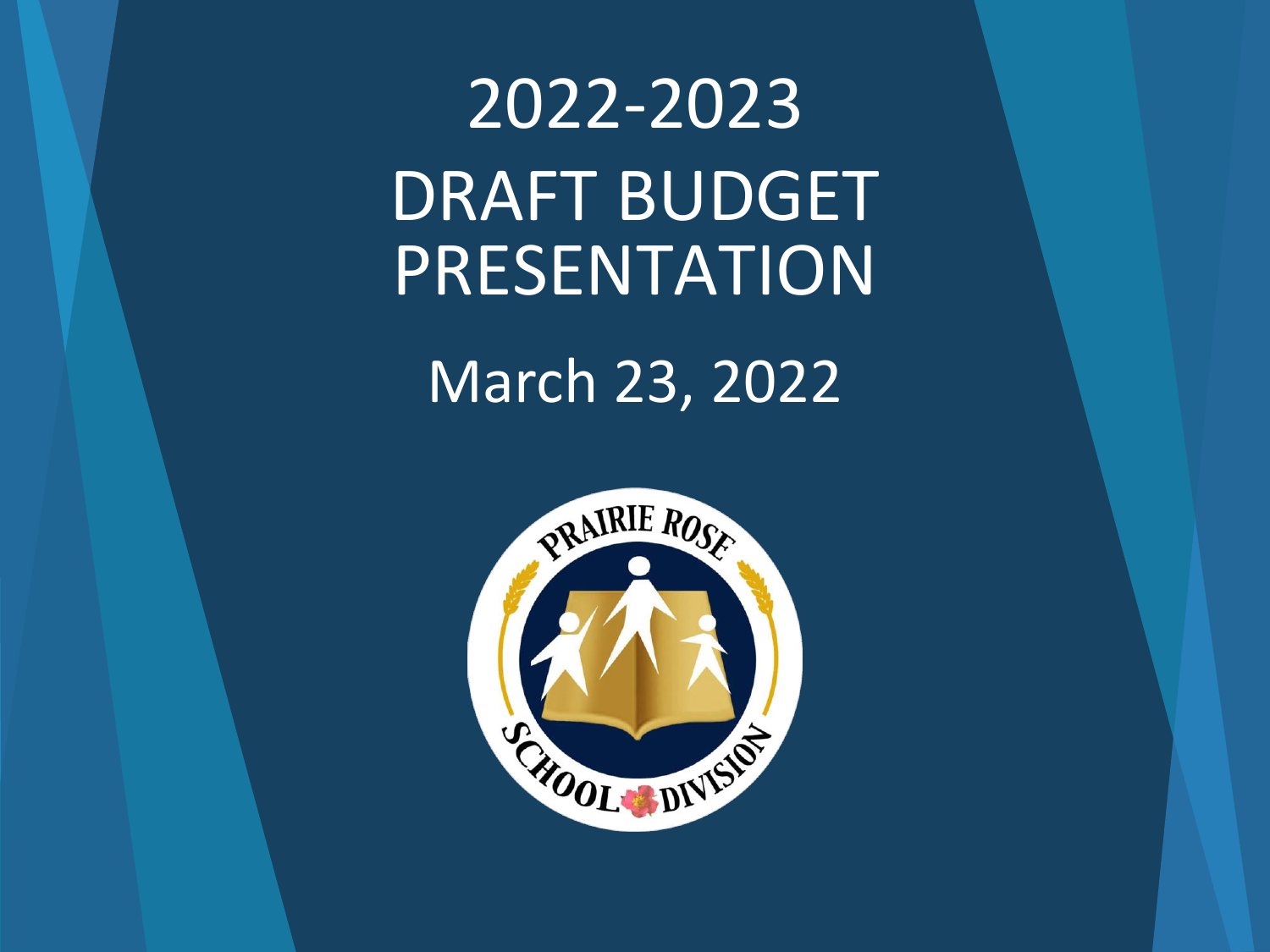### **Formal Treaty and Territorial Recognition and Acknowledgement**

Prairie Rose School Division acknowledges that it is in Treaty 1 territory and that the land on which we gather is the traditional territory of the Anishinaabe, and the homeland of the Metis Nation.

We respect the Treaties that were made on these territories, we acknowledge the harms and mistakes of the past, and we dedicate ourselves to move forward in partnership with Indigenous communities in a spirit of reconciliation and collaboration.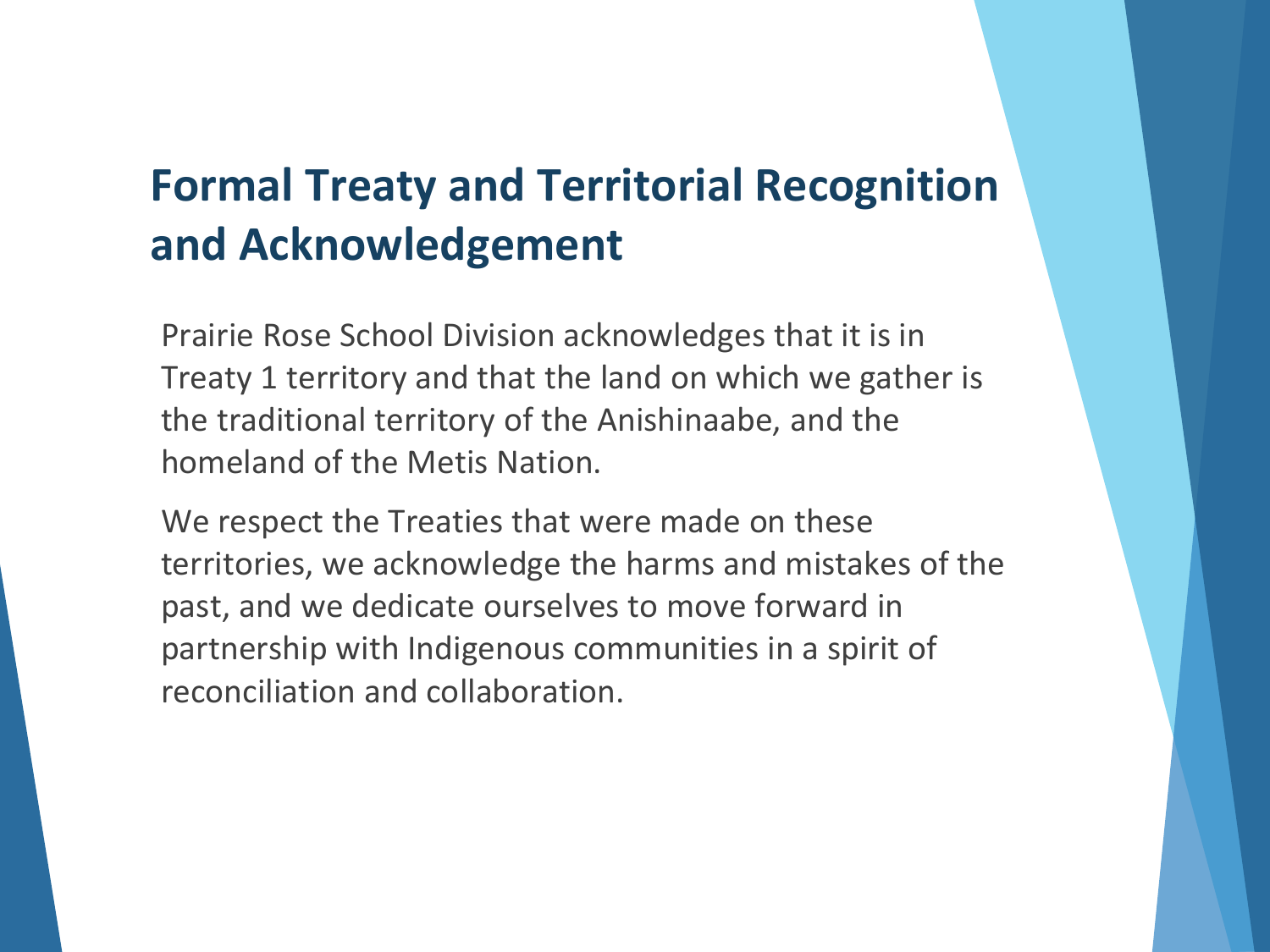| <b>Board of Trustees</b> |                                               |                        |  |  |
|--------------------------|-----------------------------------------------|------------------------|--|--|
| Ward                     | Area                                          | <b>Trustee</b>         |  |  |
| $\mathbf{1}$             | Miami/Altamont/Roseisle                       | Donna Cox              |  |  |
| $\overline{2}$           | Roland/Homewood/Sperling                      | Natalie Bargen         |  |  |
| 3                        | <b>Town of Carman</b>                         | Vacant                 |  |  |
| 3                        | <b>Town of Carman</b>                         | <b>Marilyn North</b>   |  |  |
| $\overline{4}$           | Graysville/Stephenfield                       | Elaine Owen, Chair     |  |  |
| 5                        | Elm Creek/Fannystelle                         | Jack Foote, Vice Chair |  |  |
| 6                        | St. François Xavier                           | <b>David Cloutier</b>  |  |  |
| 7                        | Elie/St. Eustache                             | <b>Ashley Lachance</b> |  |  |
| 8                        | St. Laurent/St. Ambroise/<br><b>Oak Point</b> | Evi Bruce              |  |  |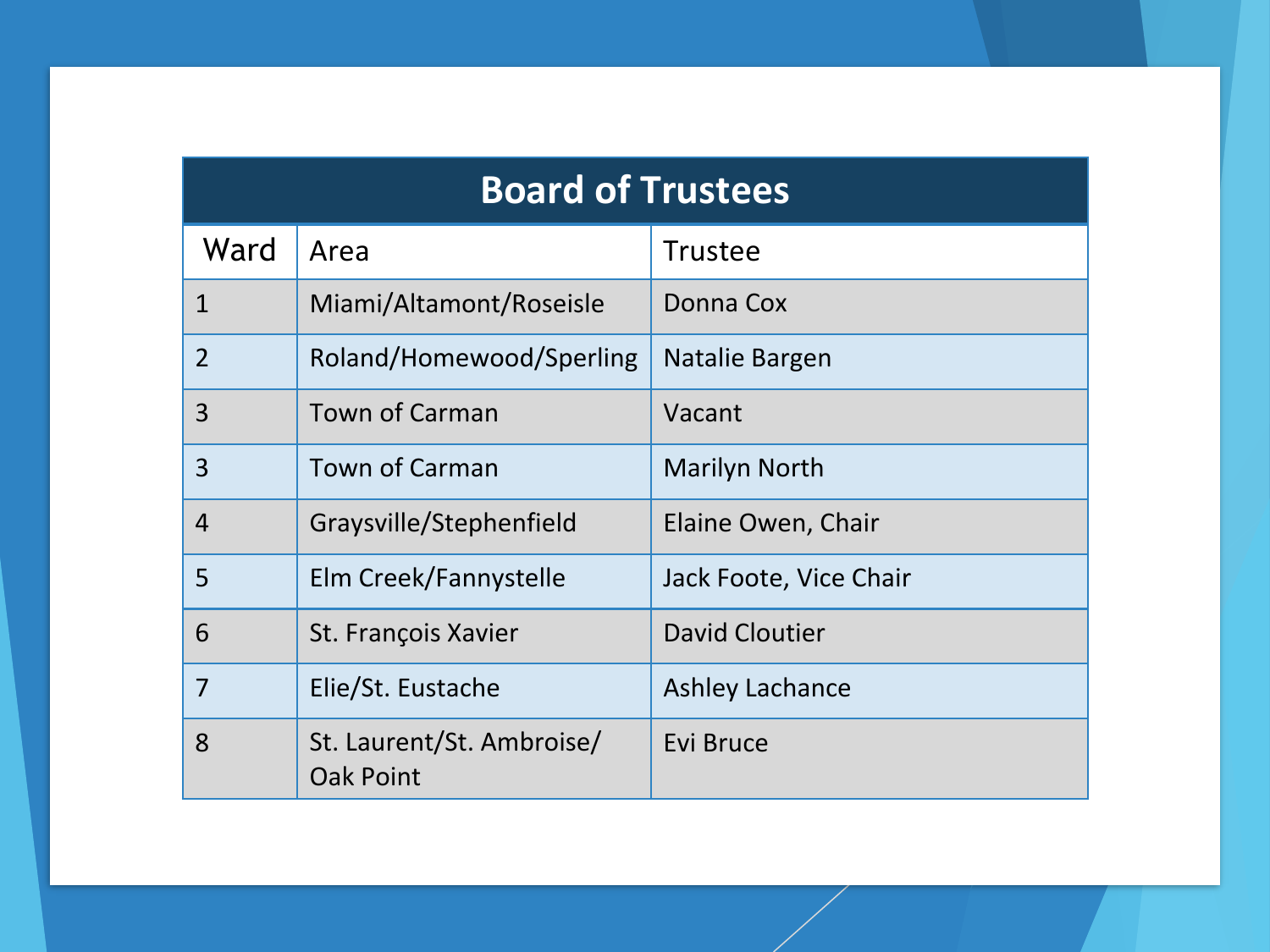### **Prairie Rose School Division Priorities**

#### **Positive and Safe School Cultures**

Establish safe and caring school environments that focus on strong, inclusive, and respectful relationships and support students through strength-based approaches to socio-emotional development.

#### **Student Learning – Achievement and Engagement**

Develop our students' aptitudes, skills, and knowledge so that they are prepared to become capable and self-sufficient members of our communities; both locally and globally.

Areas of focus will include literacy and numeracy, career exploration and awareness, Indigenous awareness and education, inquiry and project-based learning, and technology assisted learning.

#### **School Leadership**

Build and strengthen school leadership capacity in the five domains of PRSD's Role of a Principal; promoters of public education, promoters of student learning, promoters of professional practice, promoters of development of educational culture and change, and promoters of responsible organizational leadership.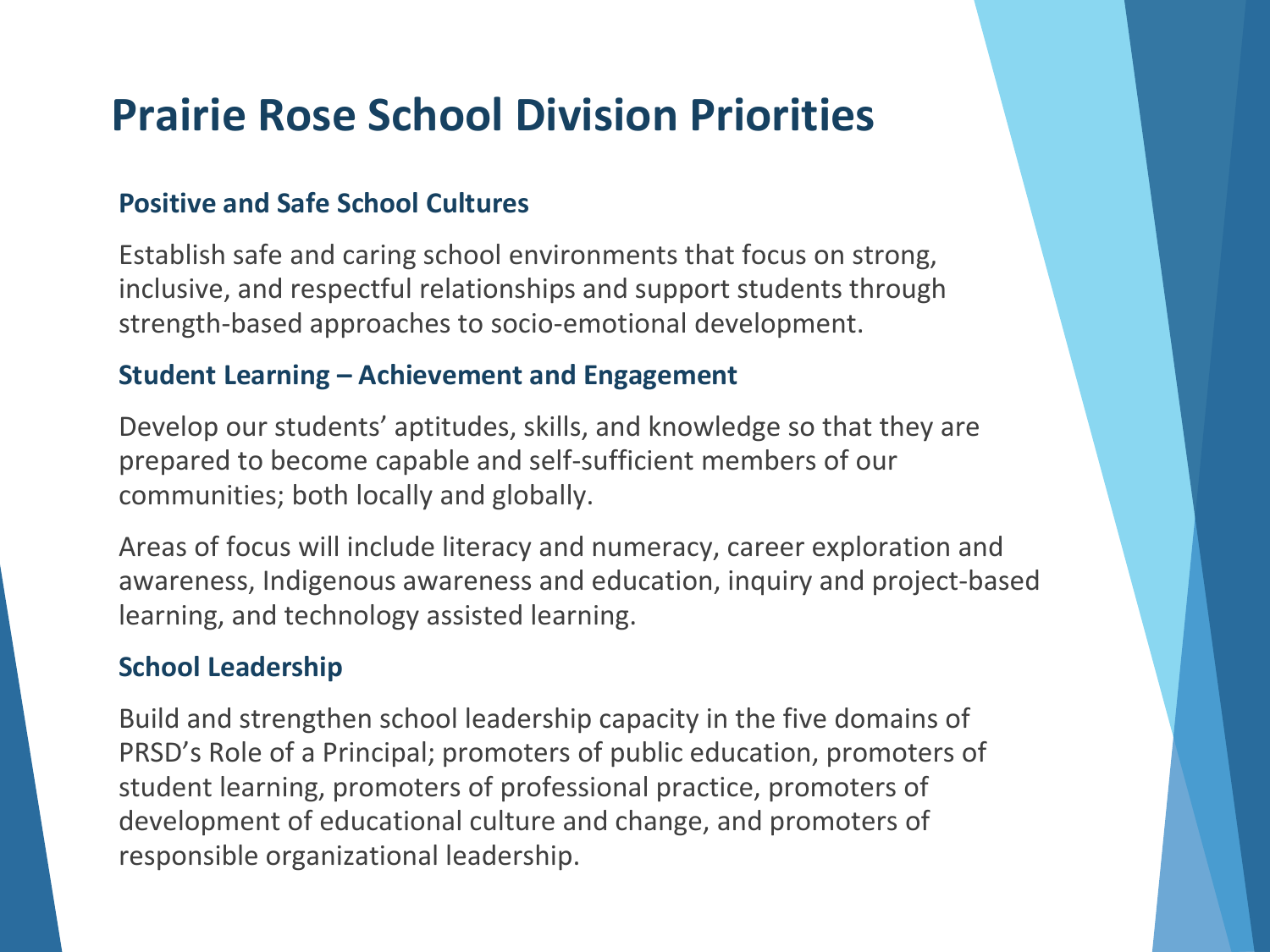## **Prairie Rose School Division Statistics**

### **Schools – 27 sites**

### **9 Community Schools**

- Carman Collegiate
- École Carman Elementary
- Elm Creek School
- Miami School
- Roland School
- École St. Eustache
- St. François Xavier School
- St. Laurent School
- St. Paul's Collegiate
- Midland Adult Education Centre

### **17 Hutterian Colony Sites**

- Barrickman Colony
- Blooming Prairie Colony
- Bon Homme Colony
- Boyne View (Rosevalley Colony)
- Clearview Colony
- Eagle Creek Colony
- Huron Colony
- Iberville Colony
- James Valley Colony
- Lakeside Colony
- Maple Creek (Miami Colony)
- Maxwell Colony
- Rosebank Colony
- Rosedale Colony
- **Skyview Colony**
- Starlite Colony
- Waldheim Colony

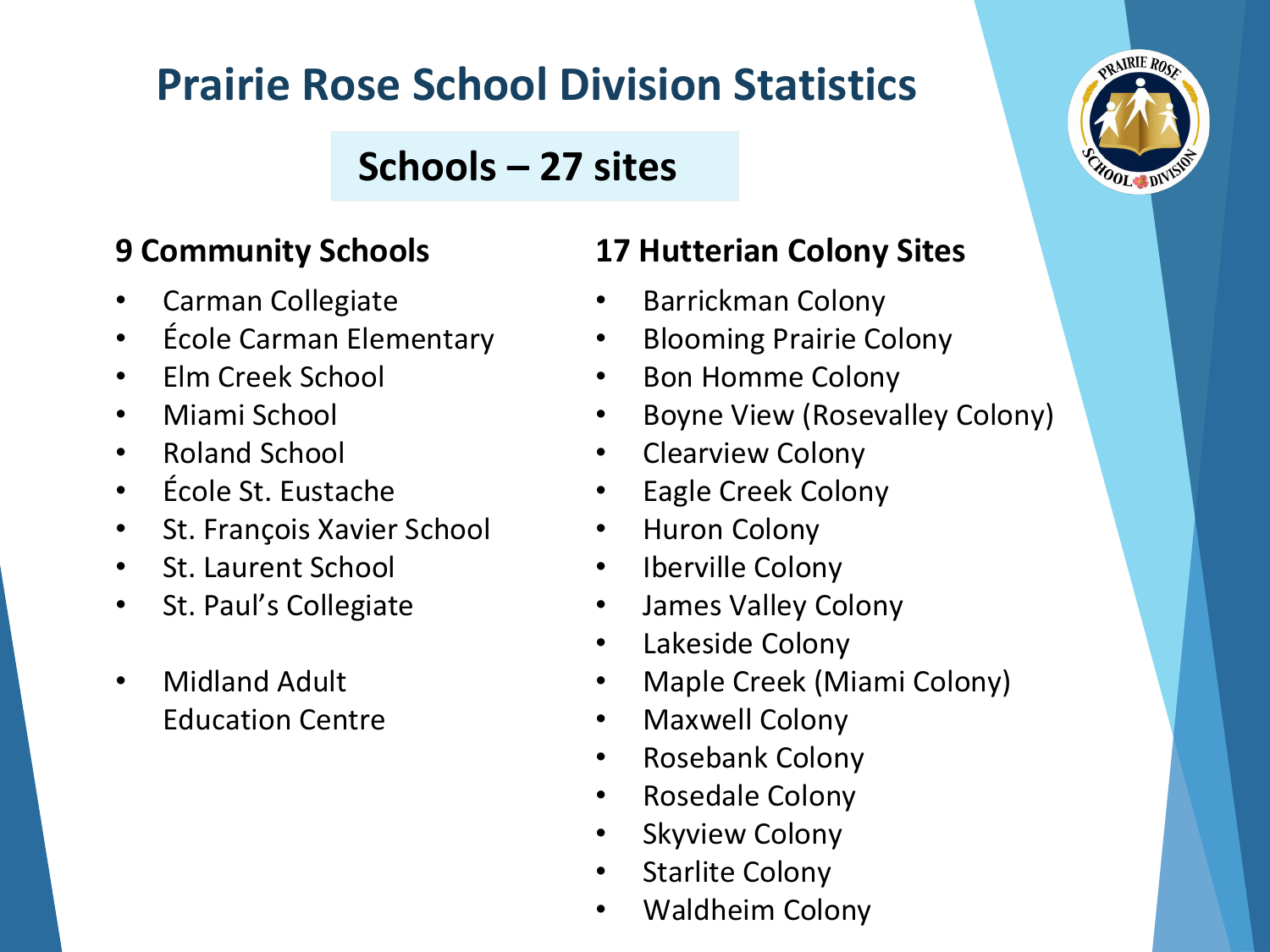

#### Municipalities

- RM of Cartier
- RM of Dufferin
- RM of Grey
- RM of Lorne
- RM of MacDonald
- RM of Morris
- RM of Pembina
- RM of Portage la Prairie
- RM of Roland
- RM of South Norfolk
- RM of St. François Xavier
- RM of St. Laurent
- RM of Stanley
- RM of Thompson
- RM of Woodlands
- Town of Carman

| Ward         | <b>Community School</b> | <b>Hutterian Colony Site</b>                   |
|--------------|-------------------------|------------------------------------------------|
| $\mathbf{1}$ | Miami                   | Skyview, Rosebank,<br>Maple Creek, Eagle Creek |
| 2            | Roland/Sperling         | <b>Blooming Prairie</b>                        |
| 3            | Carman Town             |                                                |
| 4            | Carman Rural            | Boyne View                                     |
| 5            | Elm Creek/Fannystelle   | Clearview, Starlite,<br>James Valley, Waldheim |
| 6            | St. François Xavier     | Iberville, Maxwell,<br>Barrickman, Lakeside    |
| 7            | Elie/St. Eustache       | BonHomme, Huron, Rosedale                      |
| 8            | St. Laurent             |                                                |

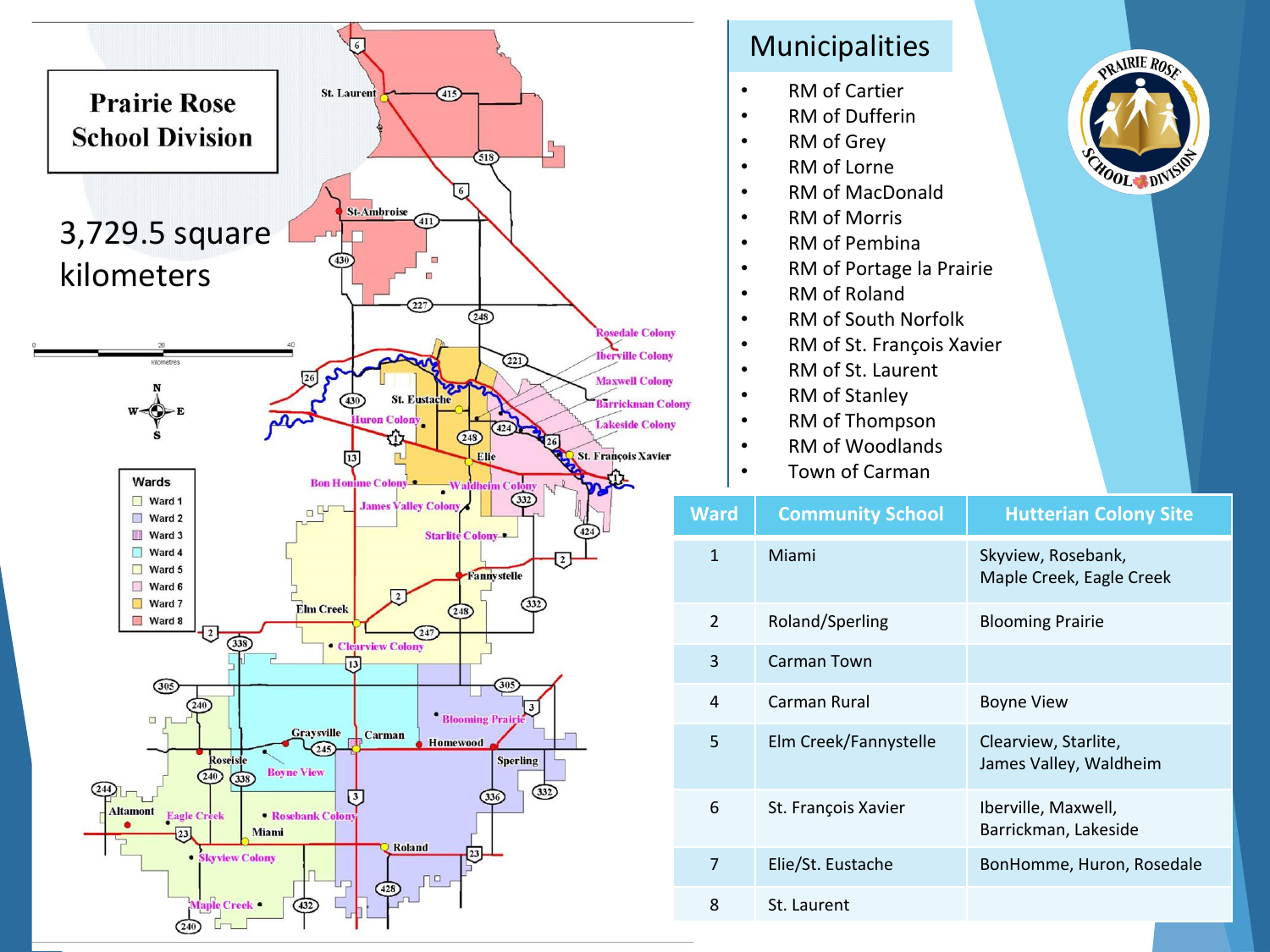## **Student Enrolment**

| <b>PRSD Enrolment and Projected Enrolment 2011-2025</b> |      |      |      |       |                             |      |      |      |      |
|---------------------------------------------------------|------|------|------|-------|-----------------------------|------|------|------|------|
| Year                                                    | 2011 | 2016 | 2019 |       | <mark>2020 2021</mark> 2022 |      | 2023 | 2024 | 2025 |
| Enrolment                                               | 2154 | 2260 | 2376 | 2303  | 2353                        | 2406 | 2459 | 2512 | 2563 |
| Variance                                                |      | 106  | 116  | $-73$ | 50                          | 53   | 53   | 54   | 50   |
|                                                         |      |      |      |       |                             |      |      |      |      |

COVID Homeschool student reduction

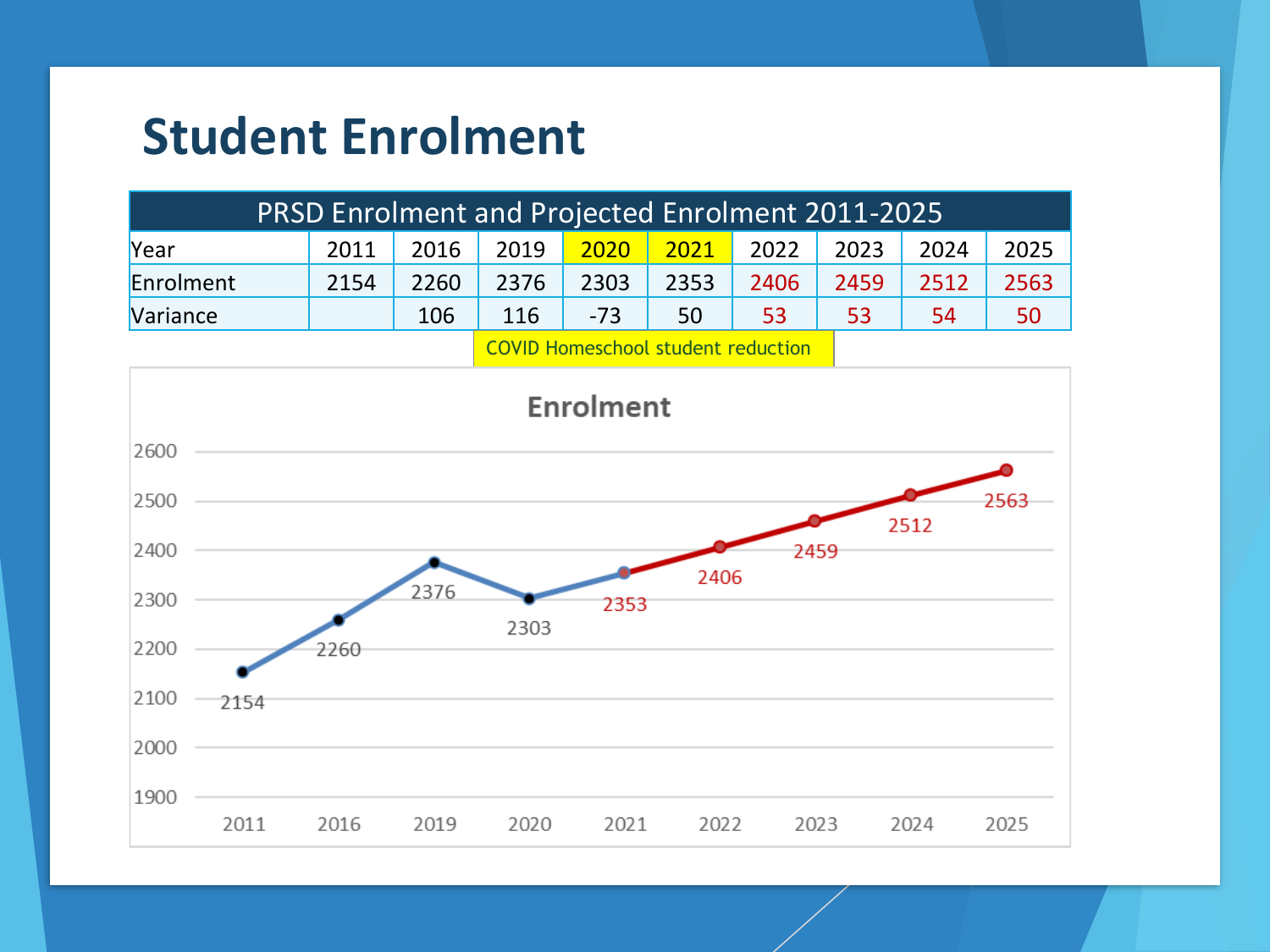## **Student Composition**

PRSD has a diverse group of student learners. Each group of learners brings unique challenges and opportunities for both student learning and engagement. Our school division has been committed to addressing the barriers that these learners must overcome to meet Manitoba Education's aspirational targets - example, student achievement standing, credit completion, and graduation targets.

| <b>Student Category</b>           | Number of<br>students | Percentage of student population |
|-----------------------------------|-----------------------|----------------------------------|
| English as an Additional Language | 205                   | 9%                               |
| Self-declared Aboriginal          | 329                   | 14%                              |
| <b>French Immersion</b>           | 257                   | 11%                              |
| Child in Care                     | 81                    | 3.4%                             |

\*Based on September 30, 2021 Enrolment Data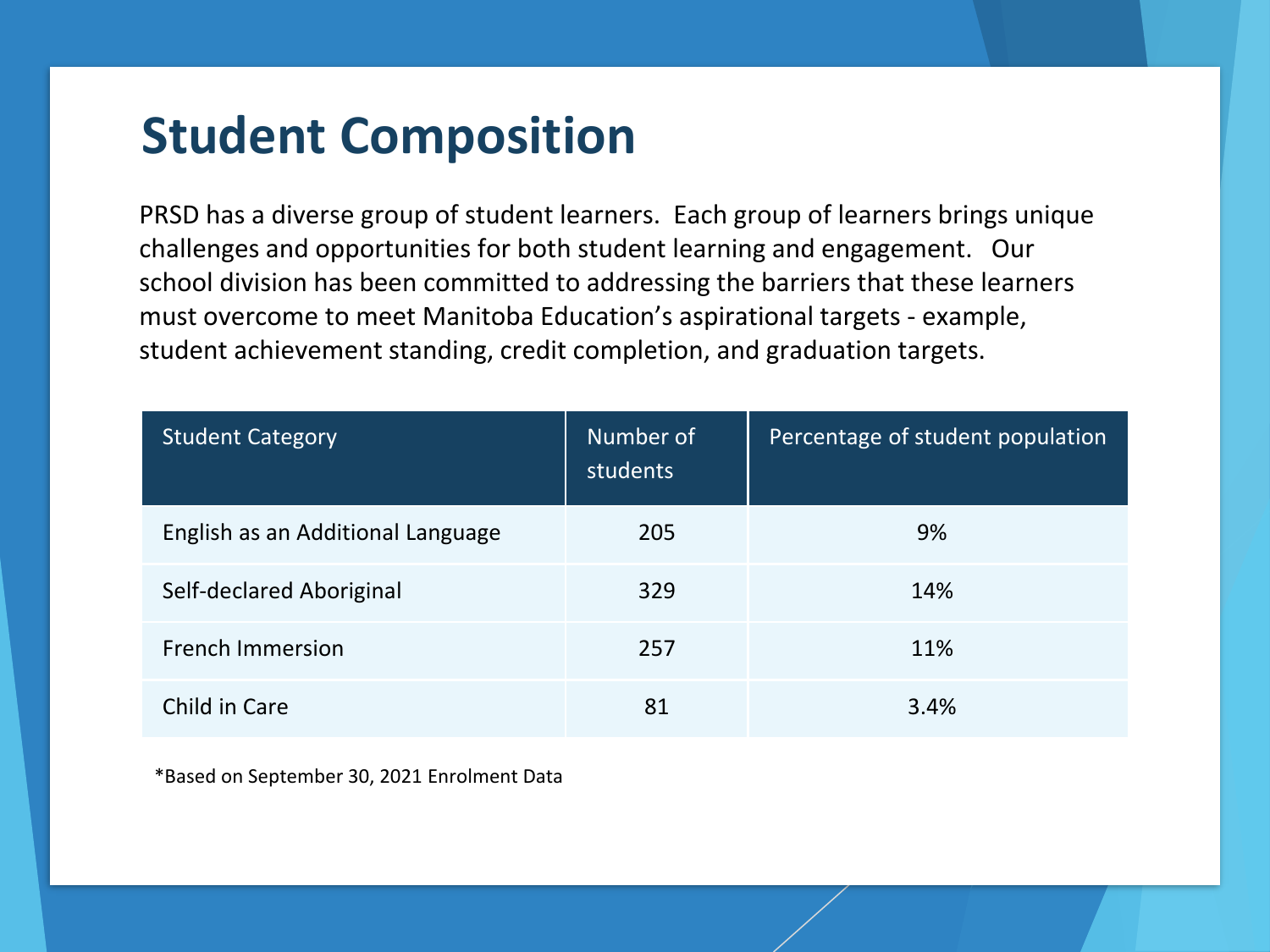## **PRSD Personnel**

| <b>Personnel</b>                                                                                                                                     | <b>FTE</b> |
|------------------------------------------------------------------------------------------------------------------------------------------------------|------------|
| Teachers (Classroom Teachers, Resource Teachers, Clinicians, Guidance and Career<br>Counselors)                                                      | 183.57     |
| Instructional Leadership (Assistant Superintendent, Student Services Coordinator, Principals,<br>Vice-Principals)                                    | 13.70      |
| <b>Educational Assistants</b>                                                                                                                        | 75.18      |
| Librarian Technicians                                                                                                                                | 7.49       |
| <b>School Secretaries</b>                                                                                                                            | 12.22      |
| Division Administration Office (Superintendent/CEO, Secretary-Treasurer,<br>Human Resources Manager, Executive Assistant, Administrative Assistants) | 7.00       |
| Information/Communication/Technology (Supervisor, IT Technicians)                                                                                    | 5.00       |
| Facilities/Maintenance (Supervisor, Administration Assistant, Tradespeople, Custodians,<br>Grounds)                                                  | 26.93      |
| Transportation (Supervisor, Administration Assistant, Bus Drivers, Mechanics)                                                                        | 46.57      |
| <b>Total</b>                                                                                                                                         | 377.66     |

**2022-2023 Budget Reduction in FTE = (8.80)**

**Professional Teaching and Instructional Leadership Staff = 51.8% Support Staff = 48.2%**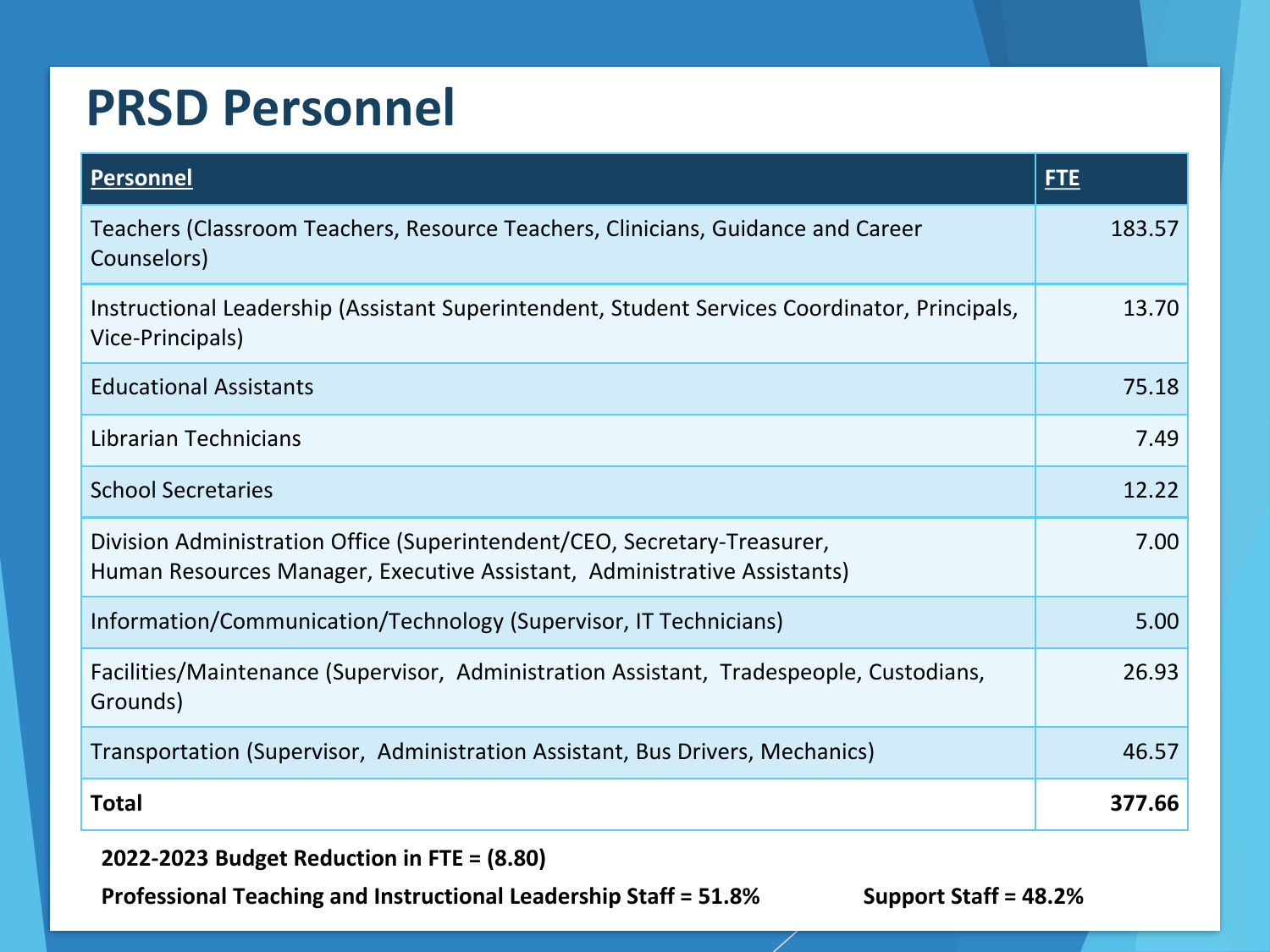## **Provincial and Municipal Funding History**

As per past public school funding announcements the 2022-2023 funding announcement, fell short in providing the required funding for our school division.

Starting the 2016-2017 school year, despite continual student enrolment growth, PRSD has either received a reduction and/or minimal provincial funding increases. The following chart clearly shows the limited provincial funding increases to our school division and the continual student enrolment growth.

| <b>Operating Fund</b>           |                              |                             |                                   |  |  |  |
|---------------------------------|------------------------------|-----------------------------|-----------------------------------|--|--|--|
| Budgeted Revenue - FRAME Report |                              |                             |                                   |  |  |  |
| <b>School Year</b>              | <b>Provincial Government</b> | <b>Municipal Government</b> | <b>Student Enrolment FTE K-12</b> |  |  |  |
| 2011-2012                       | 16,205,275                   | 7,783,637                   | 2,057.0                           |  |  |  |
| 2012-2013                       | 16,355,482                   | 8,763,799                   | 2,051.0                           |  |  |  |
| 2013-2014                       | 16,646,592                   | 9,317,976                   | 2,045.5                           |  |  |  |
| 2014-2015                       | 16,788,610                   | 10,164,168                  | 2,103.5                           |  |  |  |
| 2015-2016                       | 17,447,061                   | 11,766,252                  | 2,188.0                           |  |  |  |
| 2016-2017                       | 17,372,970                   | 13,347,012                  | 2,181.0                           |  |  |  |
| 2017-2018                       | 17,089,327                   | 13,890,605                  | 2,213.0                           |  |  |  |
| 2018-2019                       | 16,935,666                   | 14,208,483                  | 2,263.5                           |  |  |  |
| 2019-2020                       | 16,678,661                   | 14,491,814                  | 2,231.5                           |  |  |  |
| 2020-2021                       | 16,476,935                   | 14,845,693                  | 2,335.5                           |  |  |  |
| 2021-2022                       | 17,088,459                   | 14,817,038                  | 2,368.0                           |  |  |  |

**2016-2017 to 2021-2022 - Student Enrolment Growth (8.6%) = 187 students 2016-2017 to 2021-2022 - Provincial Funding Decrease (-3.85%) = (\$284,511) 2020-2021 to 2022-2023 - Municipal Taxation = 0% change**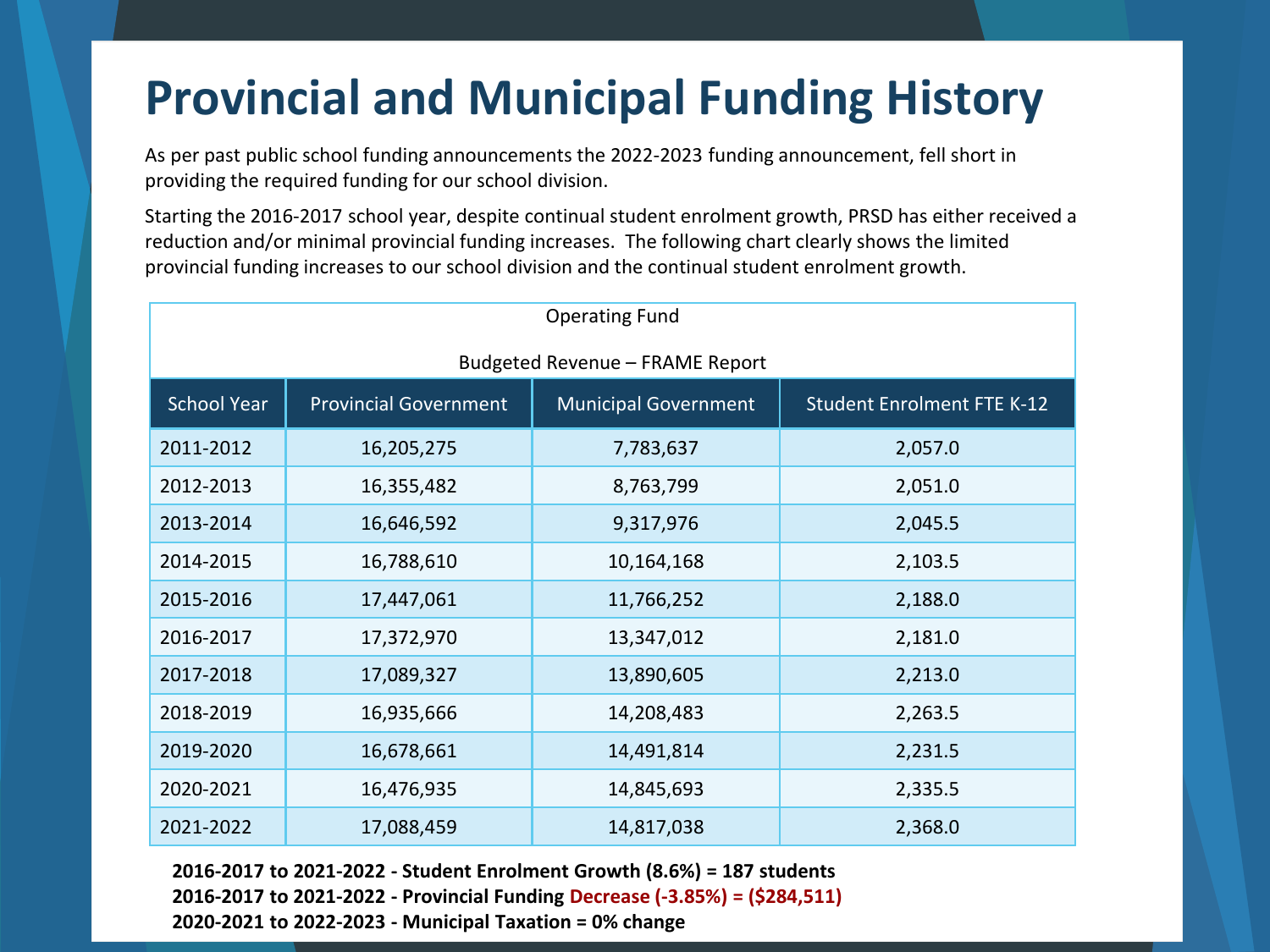# **Provincial Funding Announcement 2022-2023 Budget**

The Minister of Education announced funding for public schools in early February 2022.

An overall increase of 6.7 million was announced for public education. This represented a 0.5% increase to base funding for public education and an additional 5.5 million for special needs funding along with other grants.

The Province will support Manitobans by reducing the local property tax burden for ratepayers. School divisions will freeze their education property taxes and the province will provide a Property Tax Offset Grant equivalent to a two percent property tax increase of \$22.8 million.

- **PRSD received a 1.8% decrease in provincial funding of schools for 2022-**2023 = (\$239,900)
- Property tax offset grant = increase of \$379,373
- $2022-2023$  One-Time Provincial Funding = \$978,100
- **Total 2022-2023 Provincial Revenue Increase = \$1,117,593**

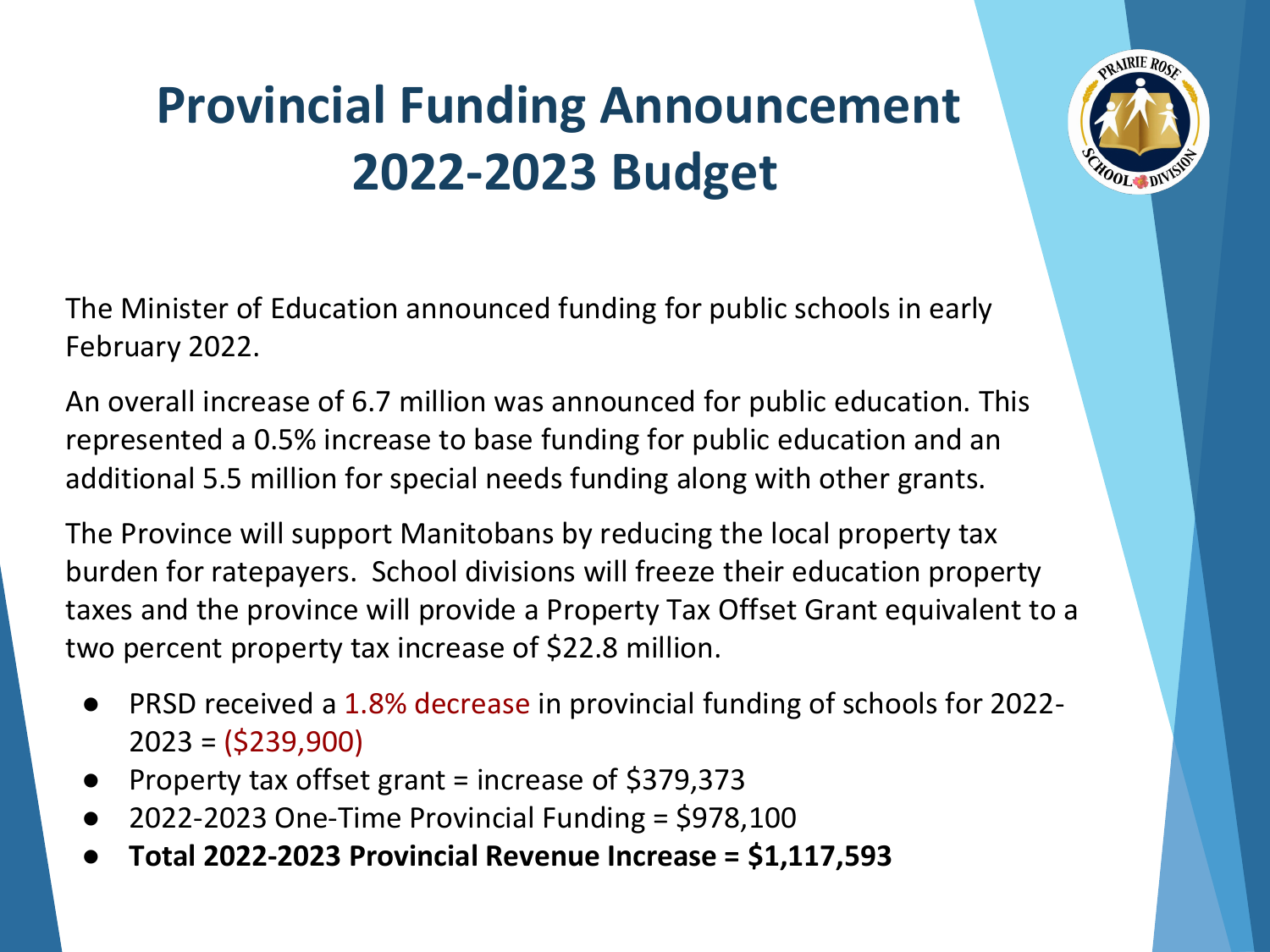# **Historical Budget Reductions (5 Years)**

A listing of cost-cutting actions during the past several years that have negatively impacted student learning are as follows:

#### **Kindergarten to Grade 8 Schools**

- 1. St. Laurent School 1.00 FTE reduction; multi-graded classrooms of 23-25 students
- 2. Roland School .50 FTE reduction
- 3. Miami School .50 FTE reduction unable to support that section of staffing formula
- 4. Hutterian Colony Schools unable to provide 1.00 FTE for growing K-8 Hutterian Colony Schools for 2021-2022. The need has now grown to 3.00 FTE for 2022-2023.

#### **High Schools**

- 1. Main Street Campus Closed an Alternative High School Program in Carman, Manitoba
- 2. Limited FTE allocation for alternate support programming at St. Laurent School
- 3. Reduced FTE allocations for classroom teachers at Carman Collegiate, Elm Creek School, Miami School, St. Laurent School, and St. Paul's Collegiate (French Immersion)
- 4. Reduced .50 FTE resource teacher allocations for two high schools; Carman Collegiate and Elm Creek School
- 5. Reduced .80 FTE guidance counseling time at Carman Collegiate
- 6. Eliminated a 1.00 FTE Career Technology Studies position that supported all high schools with career development and mentorship opportunities
- 7. Reduced Career Development FTE allocation for the school division and five community high schools

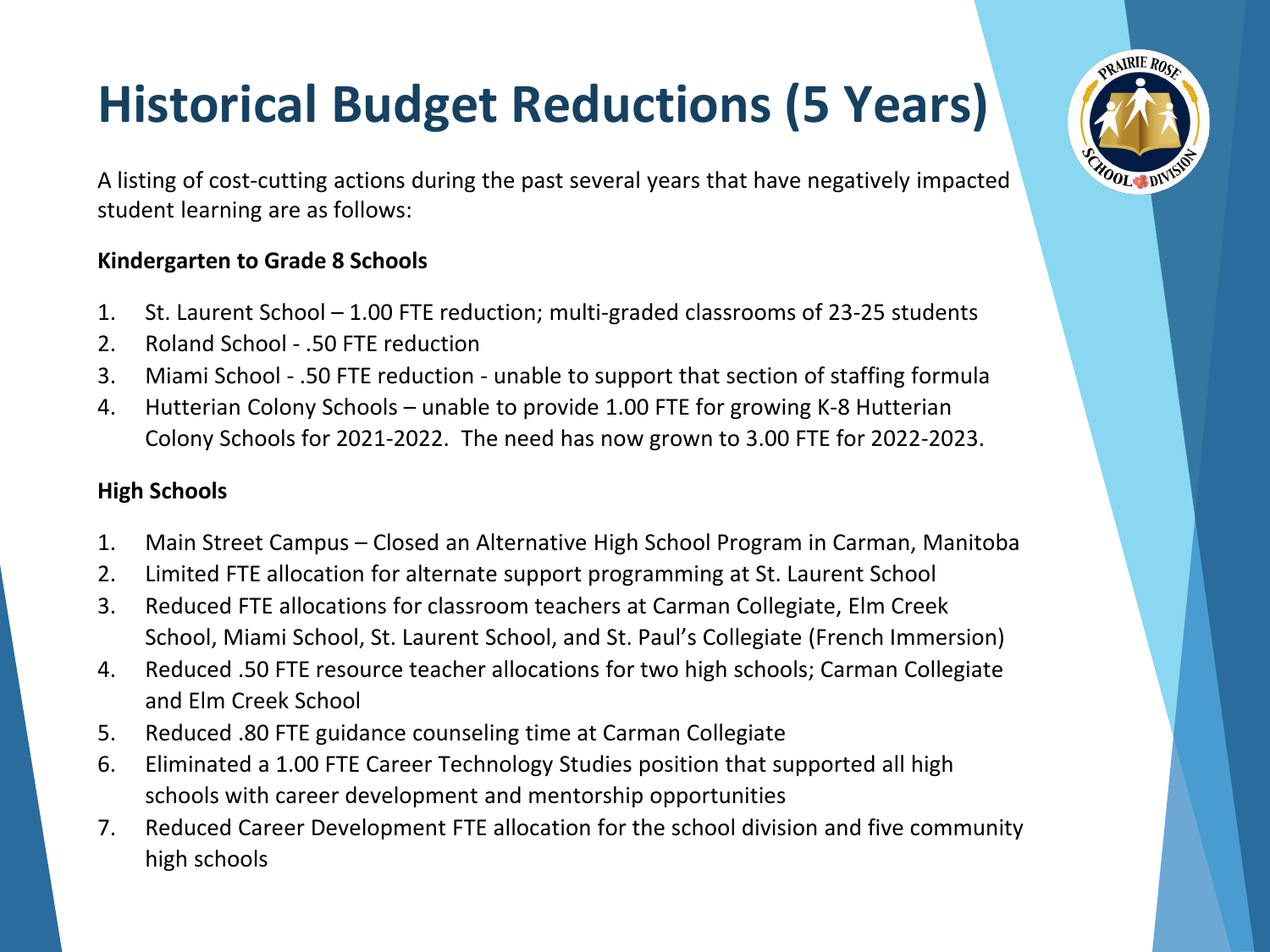

### **Historical Budget Reductions continued…**

PRSD also eliminated the following divisional positions.

- 1. K-12 Literacy Leader Eliminated 1.00 FTE Position
- 2. K-12 Numeracy Leader Eliminated 1.00 FTE Position
- 3. K-12 English as an Additional Language Leader Eliminated 1.00 FTE Position
- 4. K-12 Literacy with ICT Leader Eliminated 1.00 FTE Position
- 5. Social Workers 1.75 FTE
- 6. Workplace Safety and Health Officer 0.5 FTE

#### **Educational Assistants**

Total number of hours per day was reduced four years ago and those hours have been frozen since that daily hourly reduction.

PRSD has also reduced other school-based operational expenses. These include:

- Annual reduction to professional development funds for training principals, teachers, and educational assistants
- Reduction of field trip funding for co-curricular and the elimination of funding to offset high school athletic costs, transportation, etc.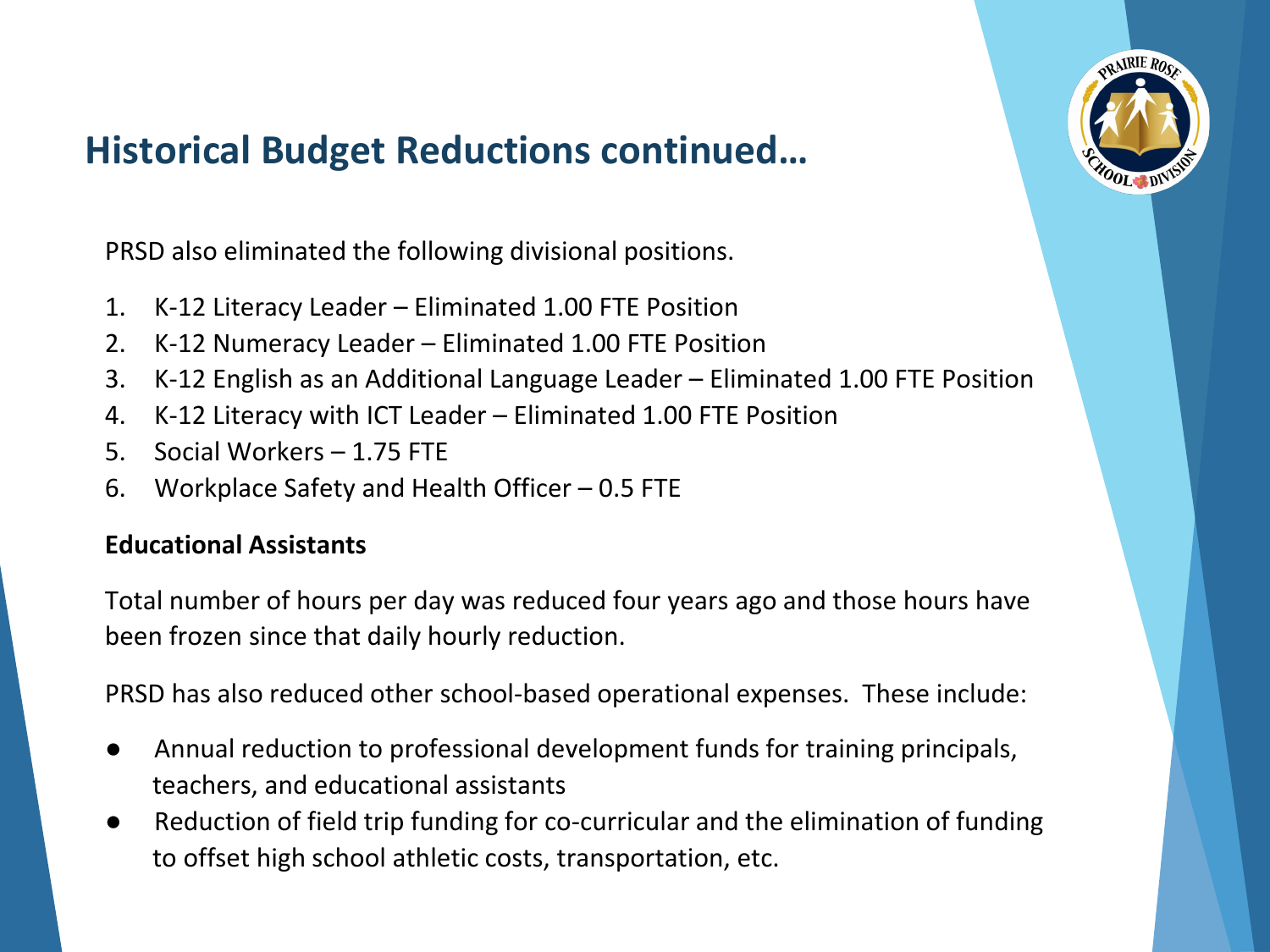### **Historical Budget Reductions continued…**



PRSD has decreased non-salary expenditures for classrooms such as textbooks, supplies and other classroom supports from 2015-2016 to 2021-22 by 18%.

PRSD has also reduced operational expenses. For example, PRSD's non-salary expenditures for maintenance of our school buildings and other facilities have decreased from 2015-2016 to 2021-2022 by 21% even though the cost of utilities has risen by 14% (electricity) and 76% (natural gas) over that same time period.

Other examples of operational expense reductions include:

- An annual reduction and eventual elimination of special levy funded facility repairs (School Buildings Repairs and Replacement) of \$677,186 from 2015- 2016 to 2021-2022.
- Annual reduction of new bus purchases. (for 2022-2023 only 1 bus can be purchased using the bus reserve)
- Annual budget reviews for line-by-line efficiency for Transportation of Pupils and Operations and Maintenance with a reduction of \$461,200 from 2015-2016 to 2021-2022.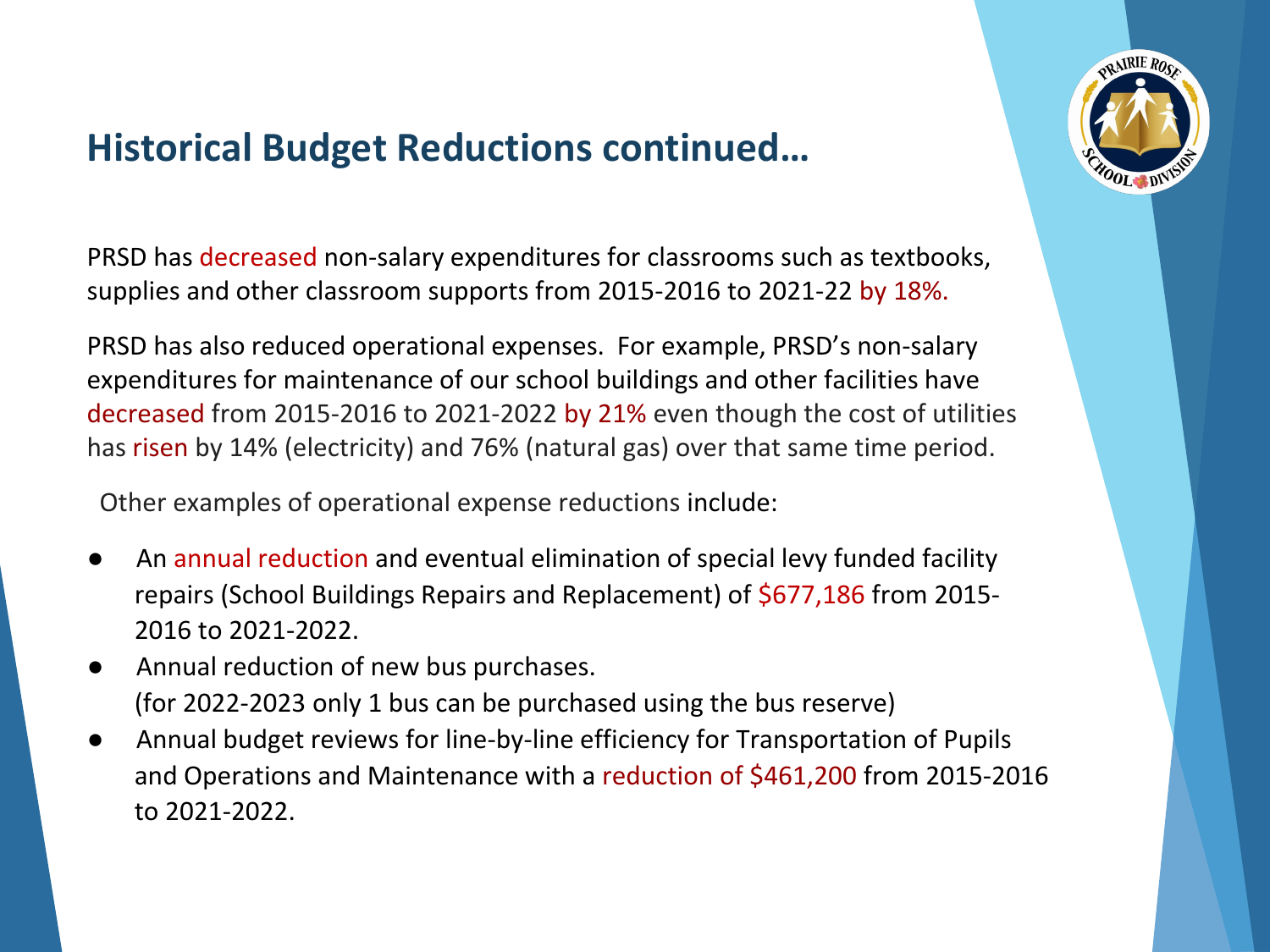# **Budget Reductions – 2022-2023**

- Reduction of 3.2 FTE Professional Teaching Positions
	- Miami School/École St. Eustache/Carman Collegiate
- Reduction of 0.85 FTE of Vice Principal Administration Time
	- Miami School/École Carman Elementary/Carman Collegiate/ Hutterian Colony School
- Elimination of Industrial Arts/Home Economics Program for Elm Creek School and Miami School
- Reduction of \$40,000 in Professional Development
- Reduction of 30.0 Educational Assistant Hours per Day
	- $\circ$  Community Schools = (23.75) Hutterian Colony Schools = (6.25)
- Reduction of \$130,250 in Transportation Costs ○ Field Trip Funding/Transportation for IA-Home Ec./General Expenses
- Reduction of \$150,000 in Repairs & Maintenance Costs
- Reduction of \$30,000 in Division Office Salaries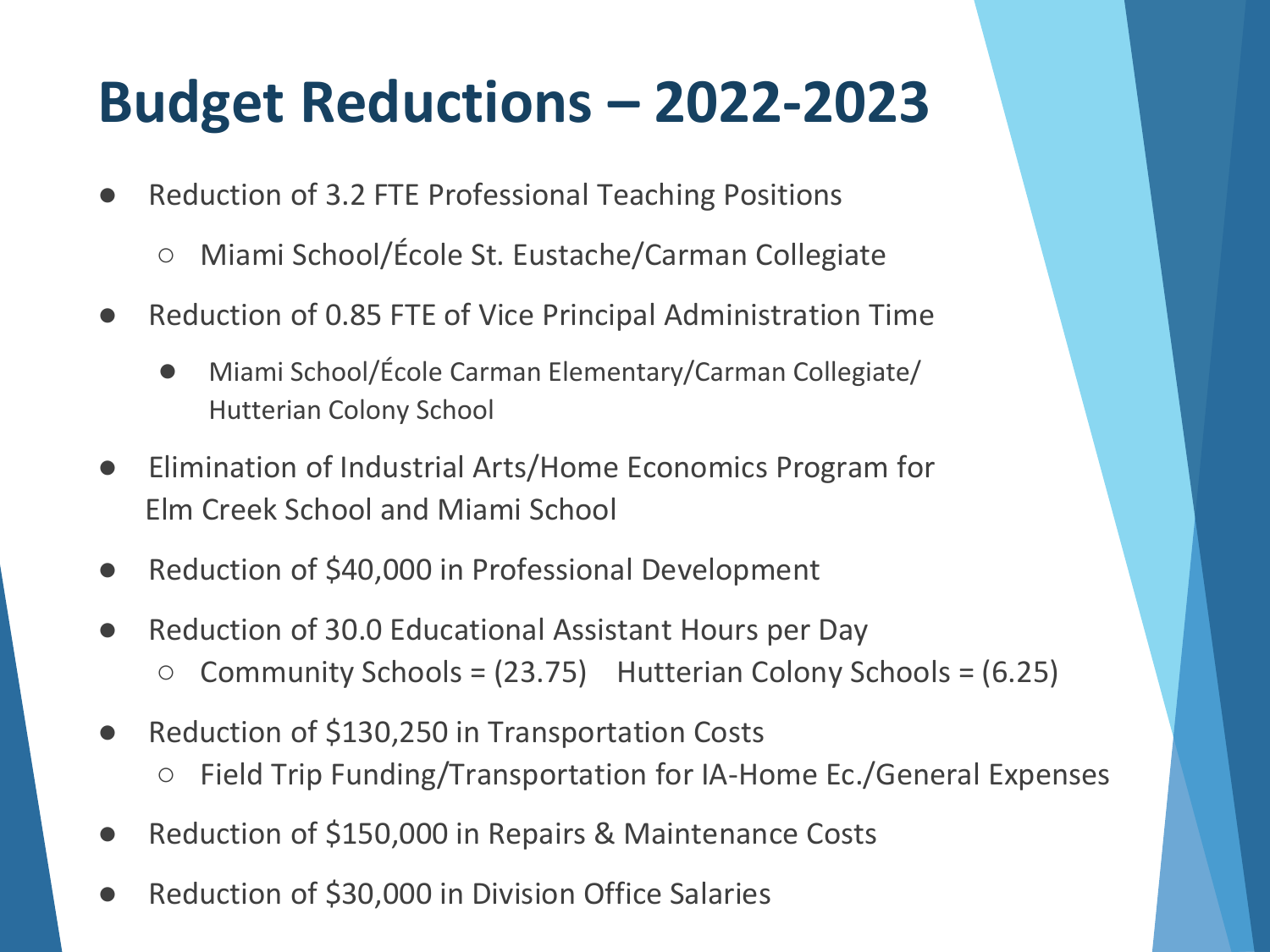# **New Education Funding Model for K-12 Education**

### **Recommendation #1 - Weighted Student Enrolment Funding**

School division student enrolment counts for funding purposes should be weighted to recognize additional costs associated with student programming requirements.

### **Recommendation #2 - Kindergarten to Grade 3 Class Sizes**

The new funding model should prioritize K-3 student learning by providing additional funding to support smaller class sizes similar to the province's 20K3 initiative that was in place and suspended by this government about five years ago.

### **Recommendation #3 - Provincial Funding Must Recognize Hutterian Colony School Operational Challenges**

Funding to support rural school divisions with Hutterian schools that would help offset the cost of staff required in operating small schools that are unable to take advantage of staff management efficiencies that are available in larger community school systems.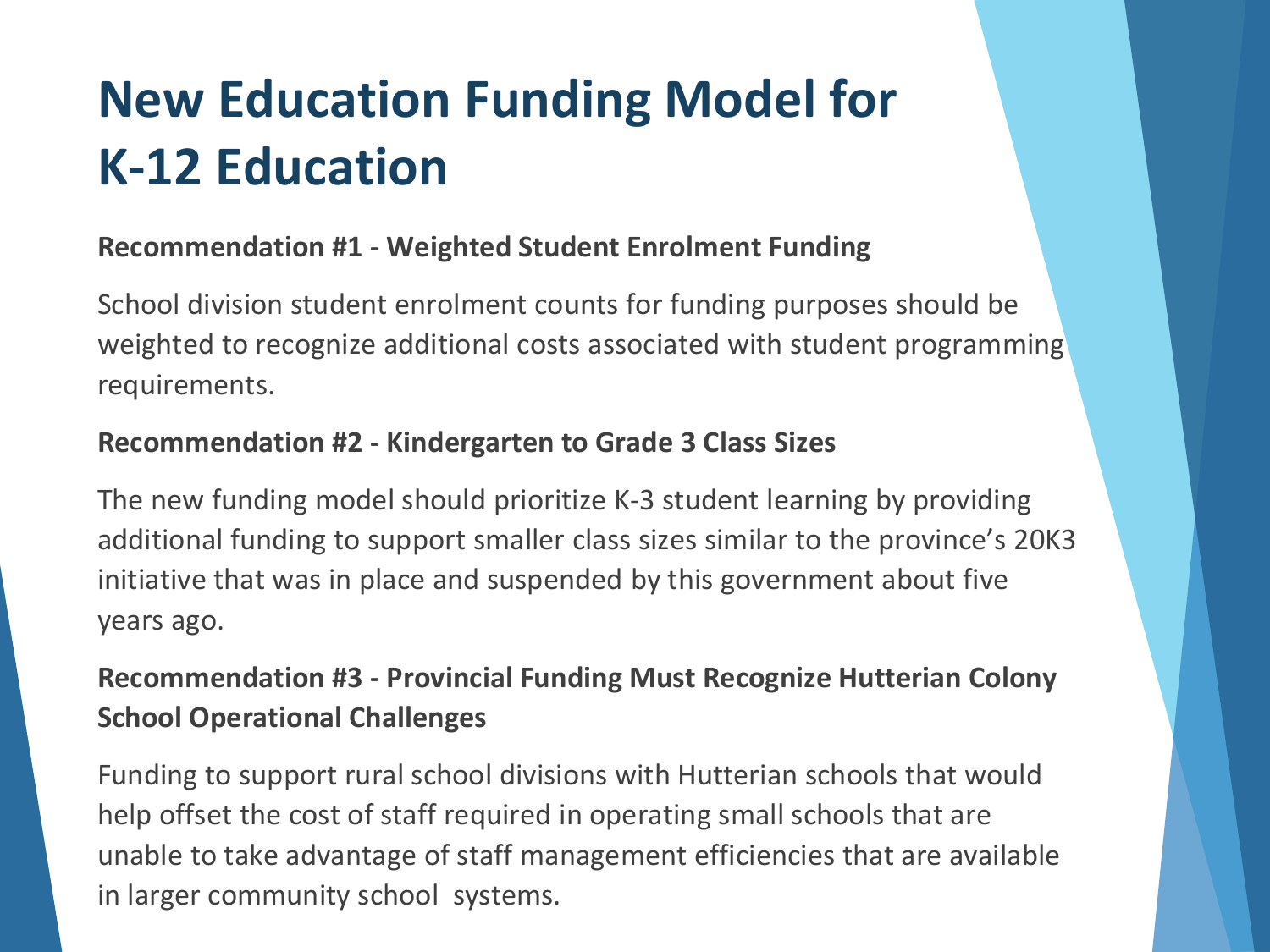# **New Education Funding Model for K-12 Education continued…**

### **Recommendation #4 - Special Education Funding**

Full funding for Level/Tier III special education students. The current block funding model for Level/Tier III students is not working and placing challenges in properly supporting Level/Tier I and II students. Funding for 2022-2023 is short \$139,310 for Educational Assistant support to these students alone.

#### **Recommendation #5 - Categorical Grant Funding**

Based funding must be sufficient to ensure that categorical grant funding can be used to specifically address the purpose of the categorical grants.

#### **Recommendation #6 - Facilities, Maintenance, and Workplace, Safety, and Health**

Current Provincial Funding of Schools Program Base Support - Occupancy covers only 43.8% of our total Facilities and Maintenance Budget. From 2015-2016 to 2022-2023, occupancy funding has only increased .6% or \$8,695.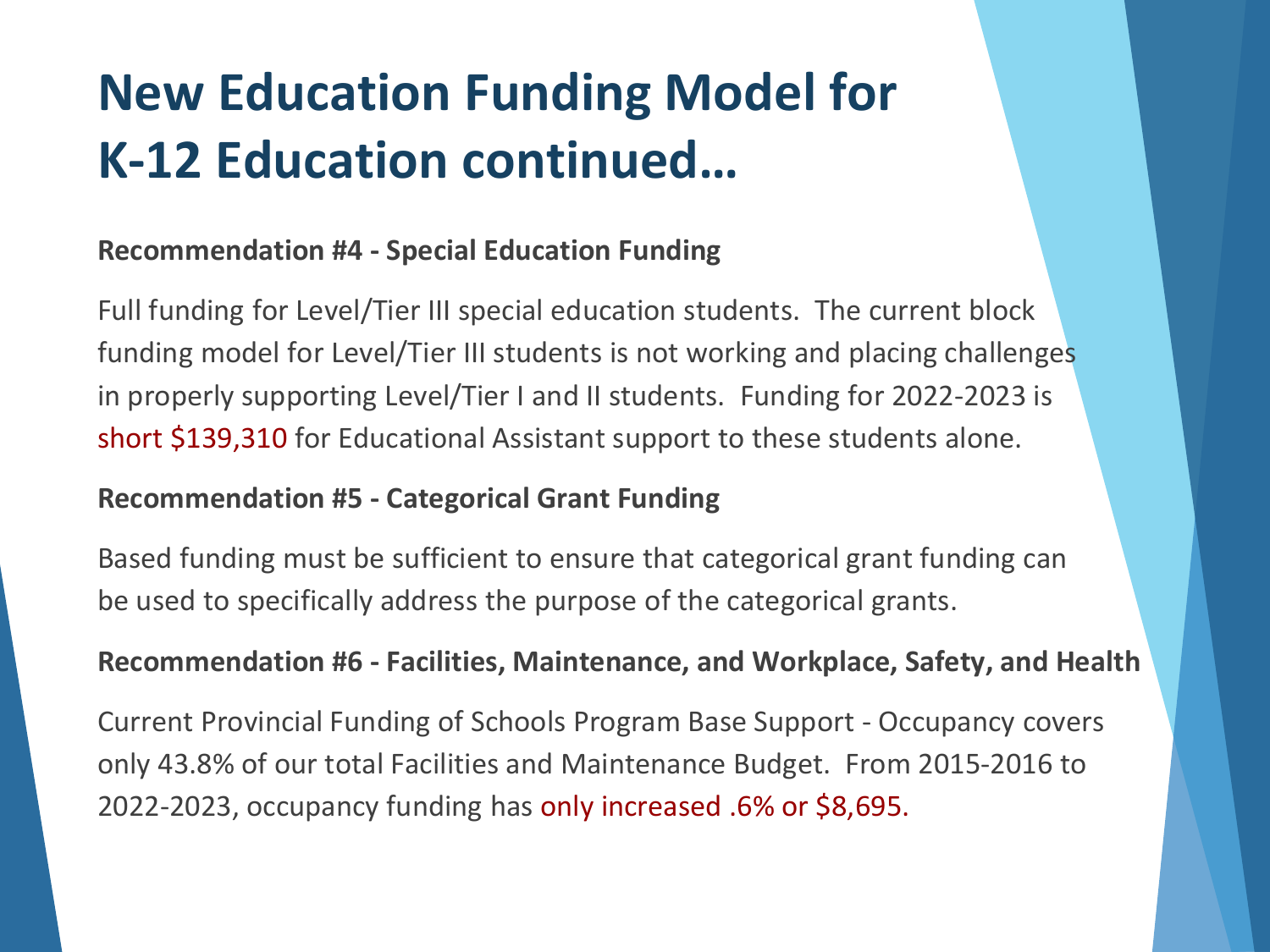# **New Education Funding Model for K-12 Education continued…**

### **Recommendation #7 - Transportation**

Current Provincial Funding of Schools Program Categorical Support - Transportation covers only 55.6% of our total Transportation Budget. From 2015-2016 to 2022-2023, transportation funding has only increased by 3.8% or \$50,036.

### **Recommendation #8 - Technology and Rural Connectivity**

Current Provincial Funding of Schools Program Base Support for Information Technology covers only 36.9% of our total Technology Budget. From 2015- 1016 to 2022-2023, information technology funding has only increased by 14.4% or \$18,674.

#### **Recommendation #9 - CPI Adjustments**

General expenditures (other than salaries and employee benefits and allowances and capital expenditures) should have an inflationary adjustment each funding year.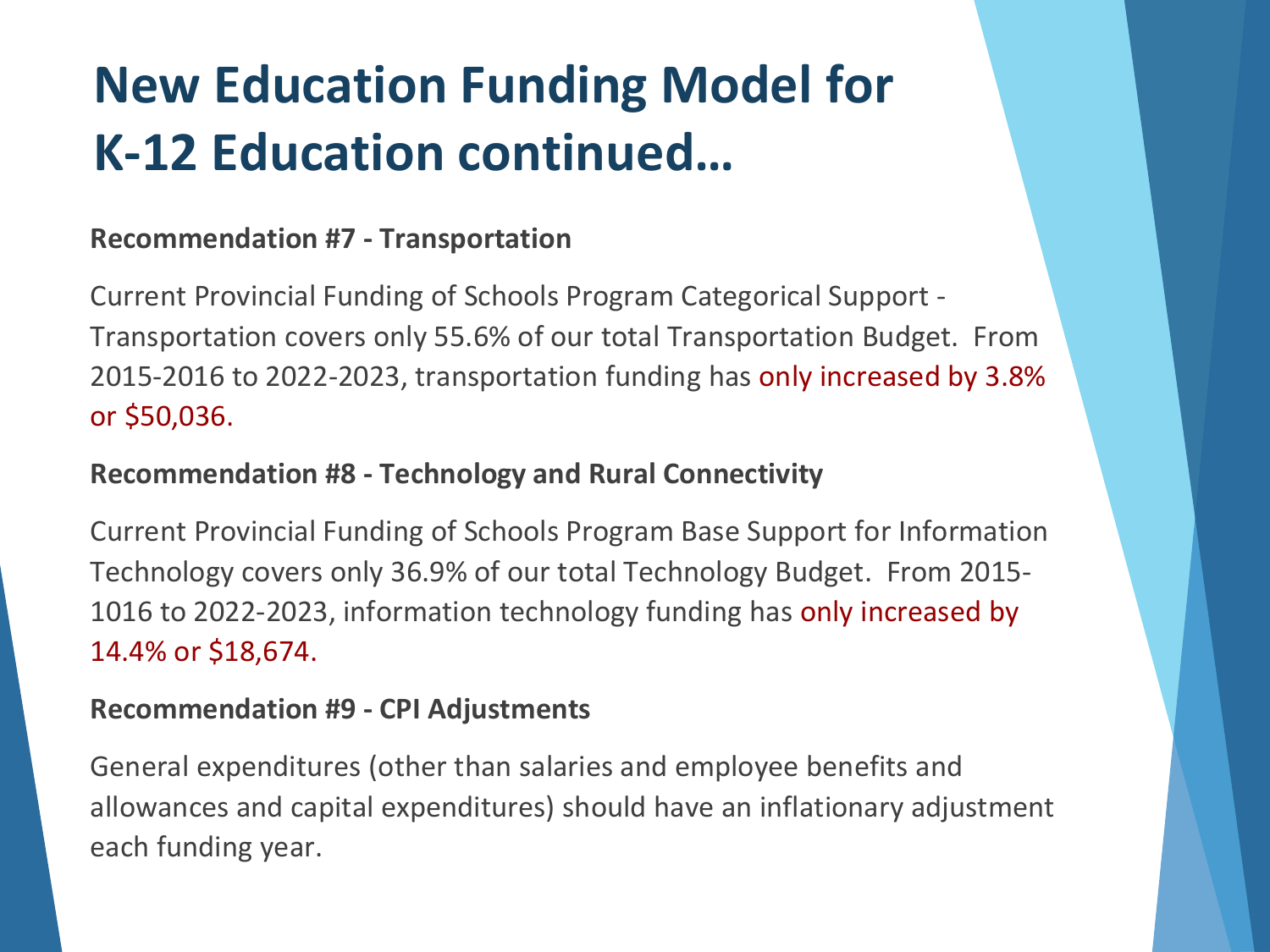# **CONCLUSION**

Prairie Rose School Division has a responsibility to provide our students with the best possible learning opportunities. However, as our presentation clearly demonstrates, the decrease of provincial funding of \$284,511 (-3.85%) and an increase of 187 (8.6%) students since 2016-2017 without having the opportunity to generate required revenue has resulted in serious and unsustainable reductions to our schools and to our system.

The current funding model, along with the loss of local taxation ability, is not working for Prairie School Division. PRSD's hope is that the new funding model will ensure that rural school divisions are appropriately funded so that we can provide our students with well resourced student learning opportunities.

*For full document visit: <http://www.prsdmb.ca/feedback-education-funding-model/>*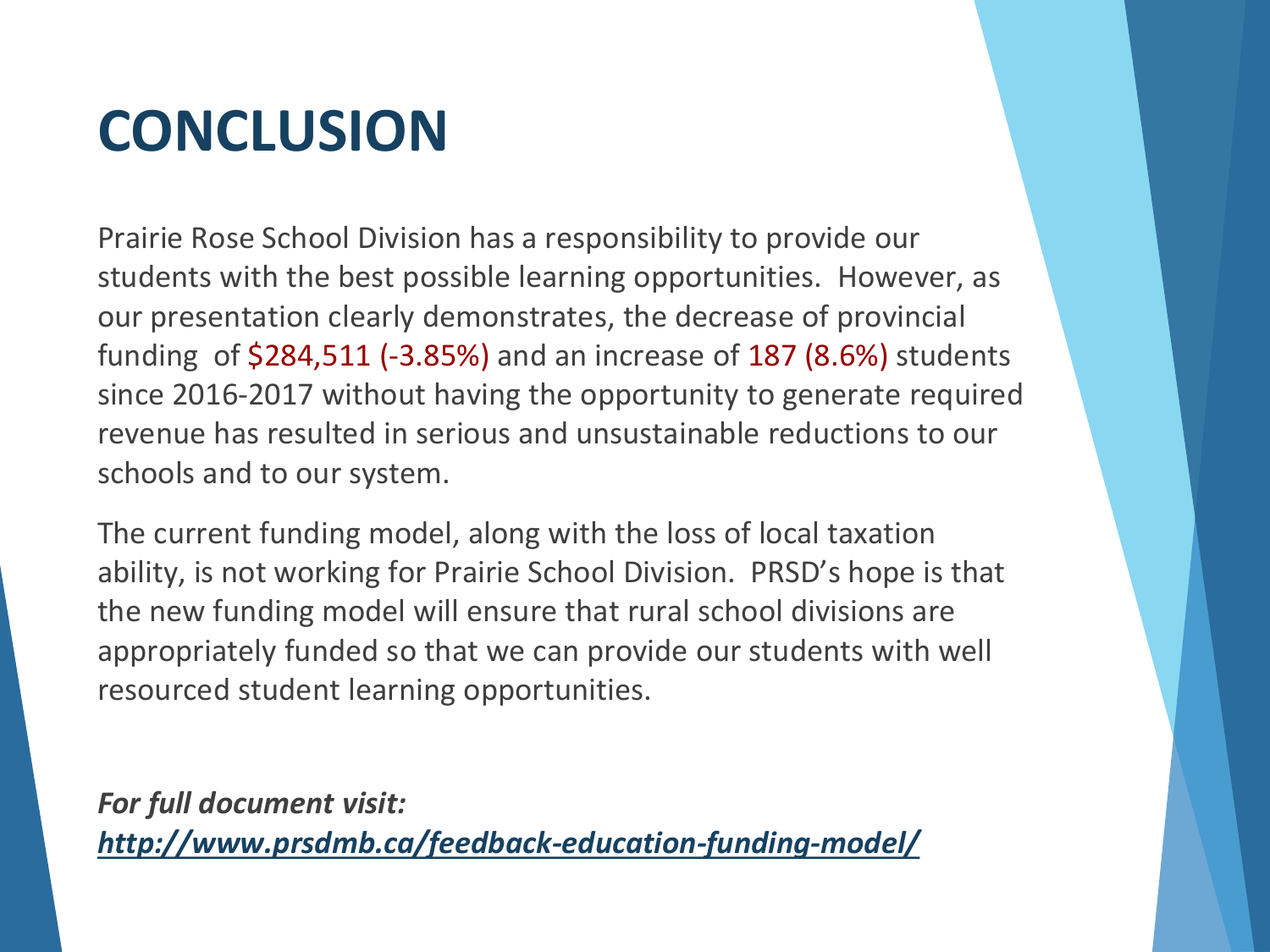## **TO SUPPORT YOUR LOCAL SCHOOL BOARD, WE ENCOURAGE YOU TO CONTACT:**

### **Minister of Education:**

- Honourable Wayne Ewasko
	- Email: [minedu@leg.gov.mb.ca](mailto:minedu@leg.gov.mb.ca)

### **Local MLA**

- Midland Honourable Blaine Pedersen
	- Email: [midlandmla@mymts.net](mailto:midlandmla@mymts.net)
- Lakeside Honourable Ralph Eichler
	- Email: [mlalakeside@mymts.net](mailto:mlalakeside@mymts.net)
- Interlake Derek Johnson
	- Email: [interlakemla@gmail.com](mailto:interlakemla@gmail.com)

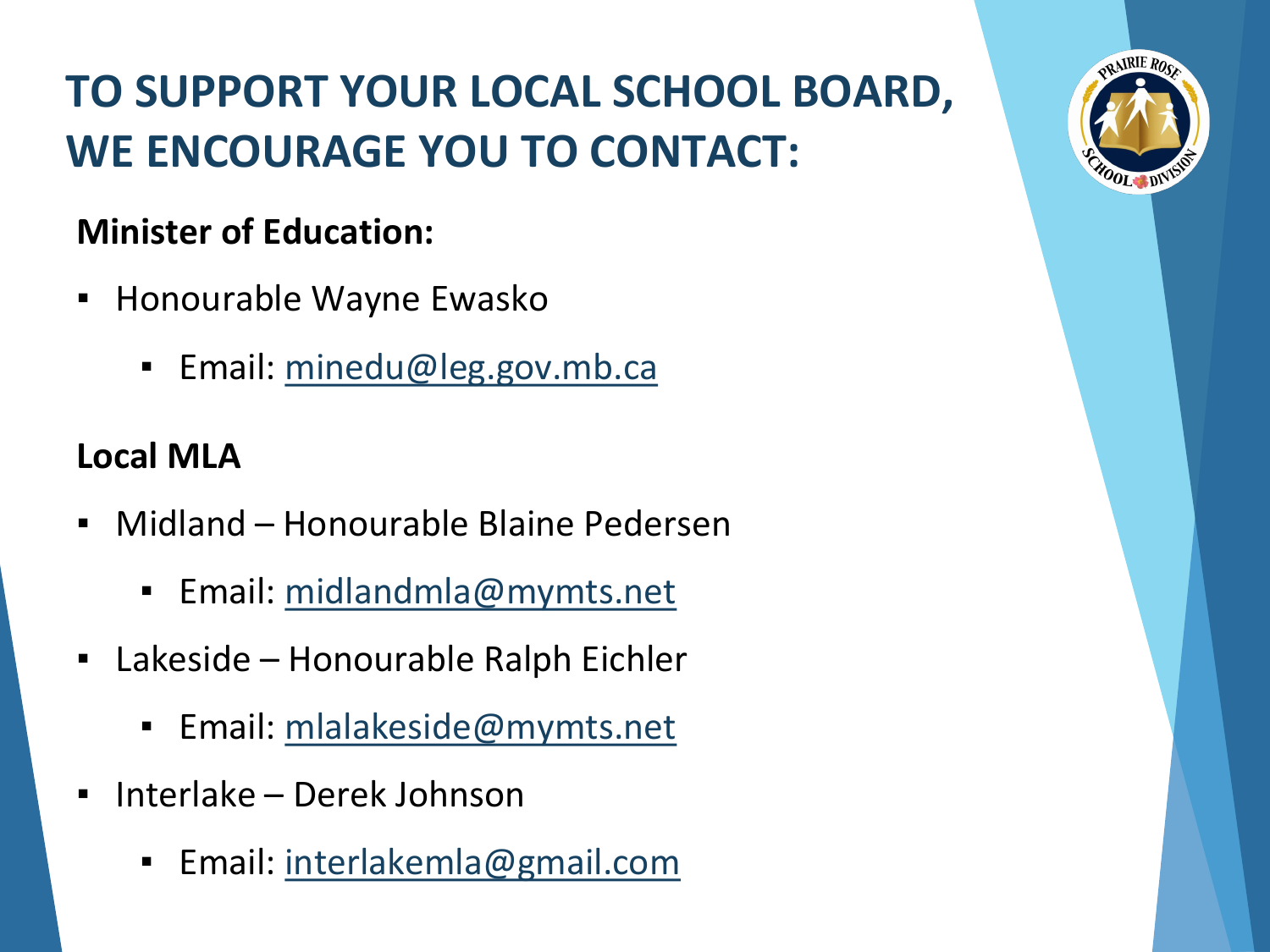

## **Community and Stakeholder Feedback**

- Public feedback/submissions are due by 4:00 p.m., Monday, March 28, 2022
- Submissions can be completed online at <https://forms.gle/3M1zjvbHhHihHVbt9>
- Written feedback/submissions are to be addressed to the Board of Trustees, Prairie Rose School Division, Box 1510, Carman, MB R0G 0J0; Fax 204-745-3699